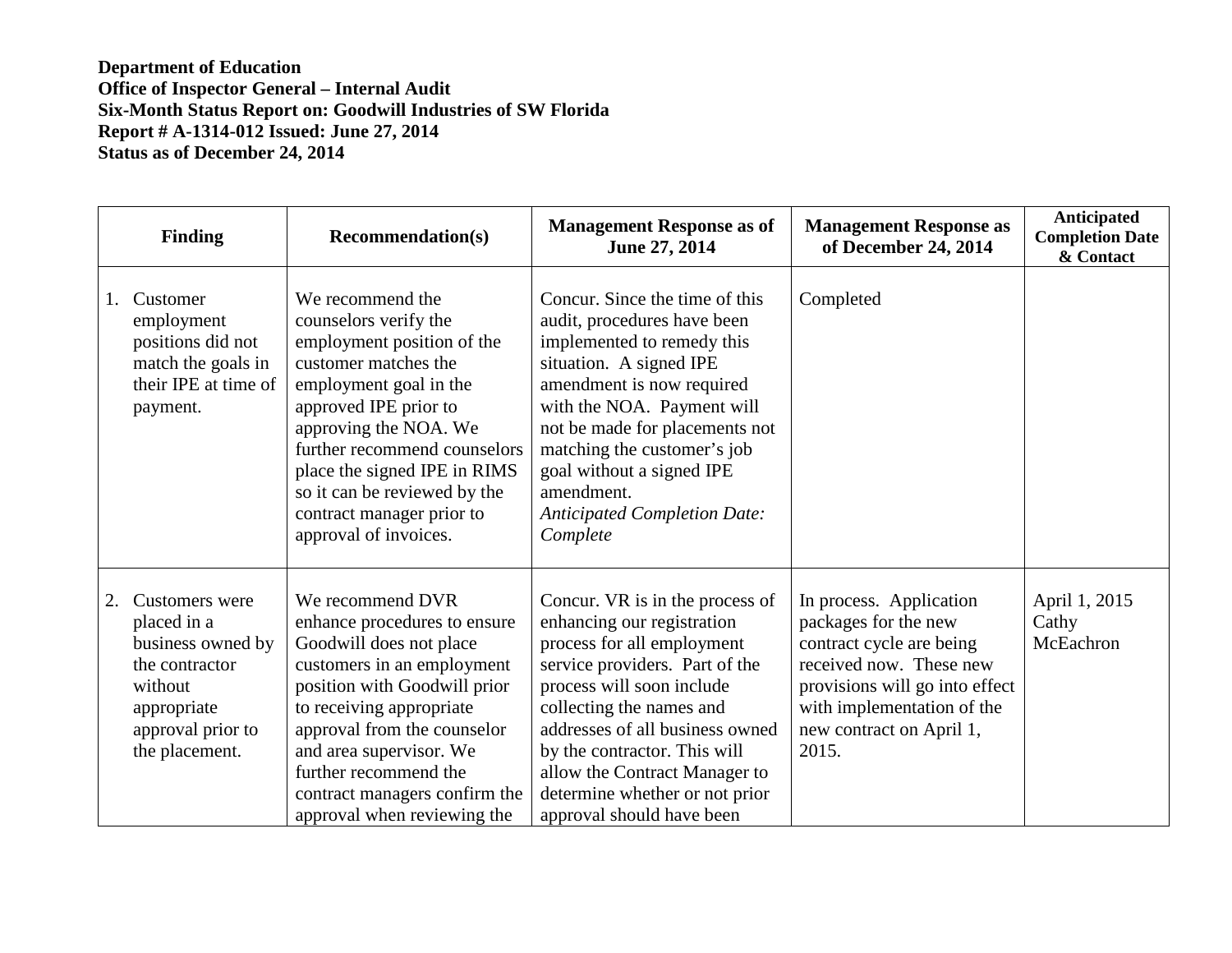| <b>Finding</b>                                                                     | <b>Recommendation(s)</b>                                                                                                                                                                                                        | <b>Management Response as of</b><br>June 27, 2014                                                                                                                                                                                                                                                                                                                                            | <b>Management Response as</b><br>of December 24, 2014                                                                                                                                                                                                                                                                                                                                    | Anticipated<br><b>Completion Date</b><br>& Contact |
|------------------------------------------------------------------------------------|---------------------------------------------------------------------------------------------------------------------------------------------------------------------------------------------------------------------------------|----------------------------------------------------------------------------------------------------------------------------------------------------------------------------------------------------------------------------------------------------------------------------------------------------------------------------------------------------------------------------------------------|------------------------------------------------------------------------------------------------------------------------------------------------------------------------------------------------------------------------------------------------------------------------------------------------------------------------------------------------------------------------------------------|----------------------------------------------------|
|                                                                                    | invoice for payment.                                                                                                                                                                                                            | obtained. Contract Managers<br>will reject invoices which do<br>not have the necessary prior<br>approval.<br><b>Anticipated Completion Date:</b><br>October 1, 2014                                                                                                                                                                                                                          |                                                                                                                                                                                                                                                                                                                                                                                          |                                                    |
| Monthly progress<br>3.<br>reports were not<br>submitted or were<br>submitted late. | We recommend DVR develop<br>controls to ensure counselors<br>are consistently monitoring<br>the timely receipt of monthly<br>reports for all active<br>customers and reviewing the<br>reports for documentation of<br>progress. | Concur. Counselors will<br>monitor timely receipt of<br>monthly reports. Language will<br>also be written into the new rate<br>contract that limits the time<br>allowed for submission.<br>Additionally, VR will pursue<br>building safeguards into REBA<br>to prevent submission after the<br>contractually allowed time<br>period.<br><b>Anticipated Completion Date:</b><br>April 1, 2015 | In process. Language has<br>been written into the new<br>contract (to be executed<br>April 1, 2015) that limits the<br>time allowed for submission<br>and allows for payment<br>rejection if monthly progress<br>reports are received more<br>than ninety (90) days after<br>service delivery. We are in<br>the process of developing<br>REBA reports that will<br>allow for monitoring. | April 1, 2015                                      |
| 4. NOAs were not                                                                   | We recommend DVR develop $\vert$ Concur. The current loose                                                                                                                                                                      |                                                                                                                                                                                                                                                                                                                                                                                              | In process. Language has                                                                                                                                                                                                                                                                                                                                                                 | April 1, 2015                                      |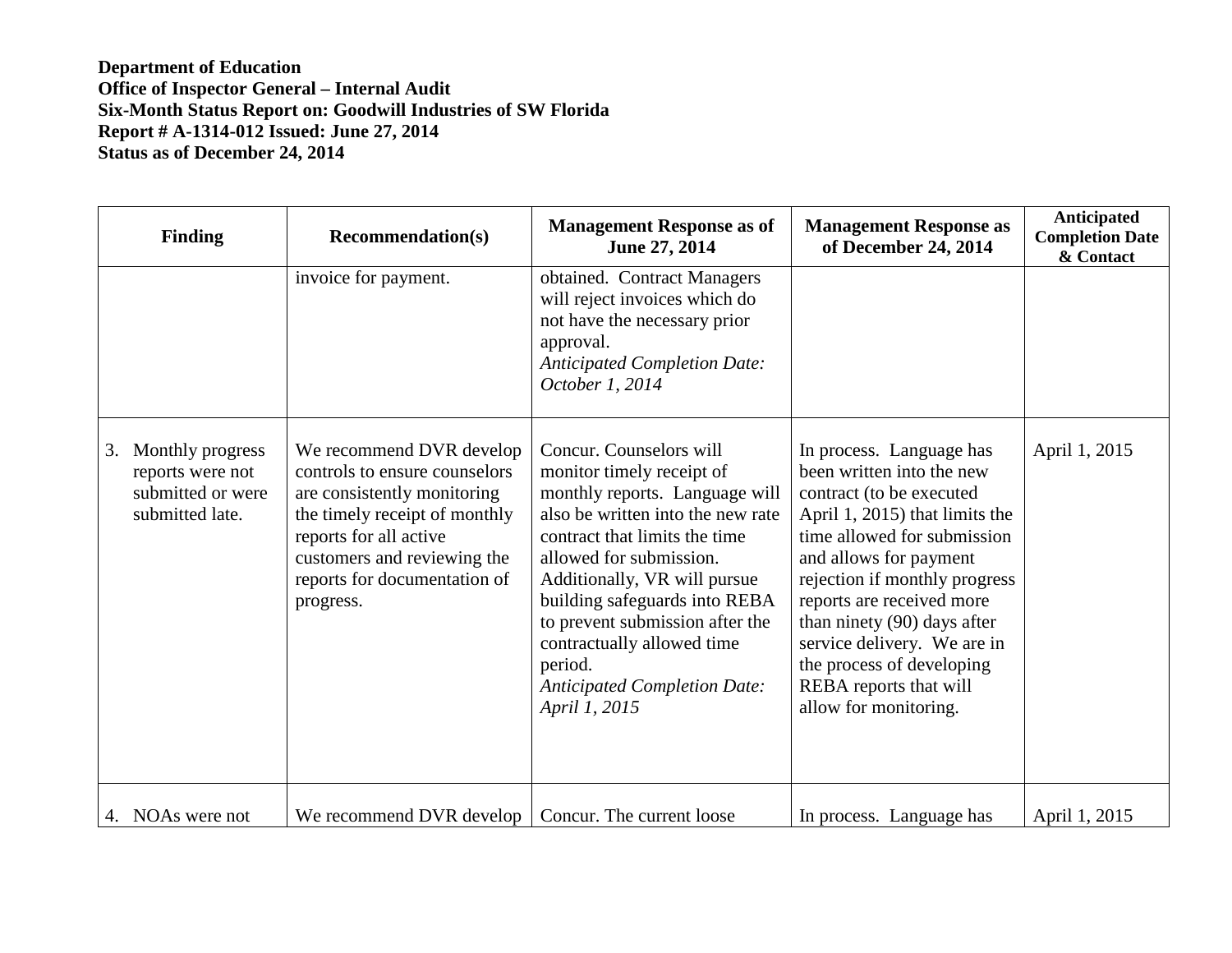| <b>Finding</b>                                                                                                             | <b>Recommendation(s)</b>                                                                                                                                                                                                                                                                                        | <b>Management Response as of</b><br>June 27, 2014                                                                                                                                                                                                                                                                                                                                                                                             | <b>Management Response as</b><br>of December 24, 2014                                                                                                                                                                                                                                                                                                        | <b>Anticipated</b><br><b>Completion Date</b><br>& Contact |
|----------------------------------------------------------------------------------------------------------------------------|-----------------------------------------------------------------------------------------------------------------------------------------------------------------------------------------------------------------------------------------------------------------------------------------------------------------|-----------------------------------------------------------------------------------------------------------------------------------------------------------------------------------------------------------------------------------------------------------------------------------------------------------------------------------------------------------------------------------------------------------------------------------------------|--------------------------------------------------------------------------------------------------------------------------------------------------------------------------------------------------------------------------------------------------------------------------------------------------------------------------------------------------------------|-----------------------------------------------------------|
| timely reviewed<br>and approved by<br>DVR counselors.                                                                      | procedures to ensure the<br>counselors complete the<br>review and approval of NOAs<br>within 10 days as mandated<br>by the contract. The regular<br>review of monthly reports, as<br>noted in our previous finding<br>and recommendation, would<br>facilitate more efficient<br>reviews of the NOAs.            | controls over the submission of<br>monthly progress reports<br>directly relates to this situation.<br>Language will also be written<br>into the new rate contract that<br>limits the time allowed for<br>submission of NOAs. This will<br>allow VR Area Management to<br>better monitor counselor<br>compliance with the ten (10)<br>day review requirement<br>currently established.<br><b>Anticipated Completion Date:</b><br>April 1, 2015 | been written into the new<br>contract (to be executed<br>April 1, 2015) that limits the<br>time allowed for submission<br>and allows for payment<br>rejection if monthly progress<br>reports are received more<br>than ninety (90) days after<br>service delivery. We are in<br>the process of developing<br>REBA reports that will<br>allow for monitoring. | Cathy<br>McEachron                                        |
| Invoices were not<br>5.<br>submitted timely.<br>Some occurrences<br>may have been<br>caused by untimely<br>review of NOAs. | We recommend DVR enforce<br>the terms and conditions of its<br>contract with Goodwill. We<br>also recommend that DVR<br>amend its contract in order to<br>remove potential barriers to<br>Goodwill's compliance with<br>invoice submission. Language<br>DVR should consider adding<br>includes requirements for | Concur. Language will be<br>written into the new rate<br>contract to address timely<br>invoice submission. However,<br>on numerous occasions, the<br>General Counsel's Office has<br>issued the opinion that, legally,<br>DVR is required to pay if<br>services are rendered regardless<br>of when the invoice is                                                                                                                             | In process. Language,<br>approved by the General<br>Counsel's Office, has been<br>written into the new contract<br>(to be executed April 1,<br>2015) that allows VR to<br>reject invoices submitted<br>more than ninety (90) days<br>after service delivery.                                                                                                 | April 1, 2015<br>Cathy<br>McEachron                       |